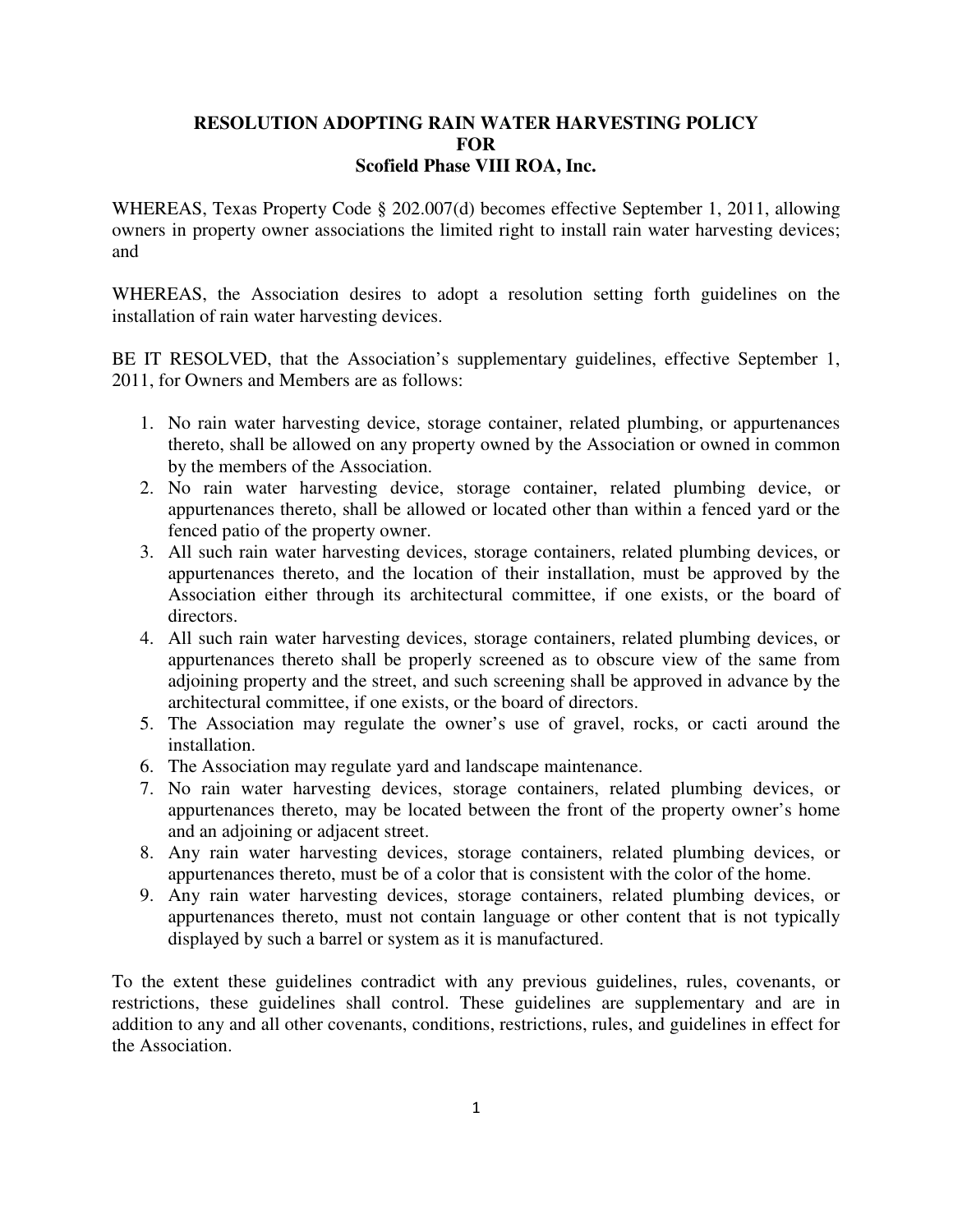This resolution was passed by a unanimous vote of the Board of Directors of the Association on the date set forth below to be effective September 1, 2011.

Executed this the \_\_\_\_\_\_\_\_ day of \_\_\_\_\_\_\_\_, 2011.

By: \_\_\_\_\_\_\_\_\_\_\_\_\_\_\_\_\_\_\_\_\_\_\_\_\_\_\_\_\_

Name: \_\_\_\_\_\_\_\_\_\_\_\_\_\_\_\_\_\_\_\_\_\_\_\_\_\_\_\_\_

Title:

STATE OF TEXAS (1) ) COUNTY OF \_\_\_\_\_\_\_\_\_\_\_\_)

This instrument was acknowledged before me on this the <u>s</u> day of selection of 2011, by \_\_\_\_\_\_\_\_\_\_\_\_\_\_\_\_\_\_, \_\_\_\_\_\_\_\_\_\_\_\_\_\_\_\_ of and for the Association, for the purposes therein expressed.

Notary Public, State of Texas

\_\_\_\_\_\_\_\_\_\_\_\_\_\_\_\_\_\_\_\_\_\_\_\_\_\_\_\_\_

### **AFTER RECORDING PLEASE RETURN TO:**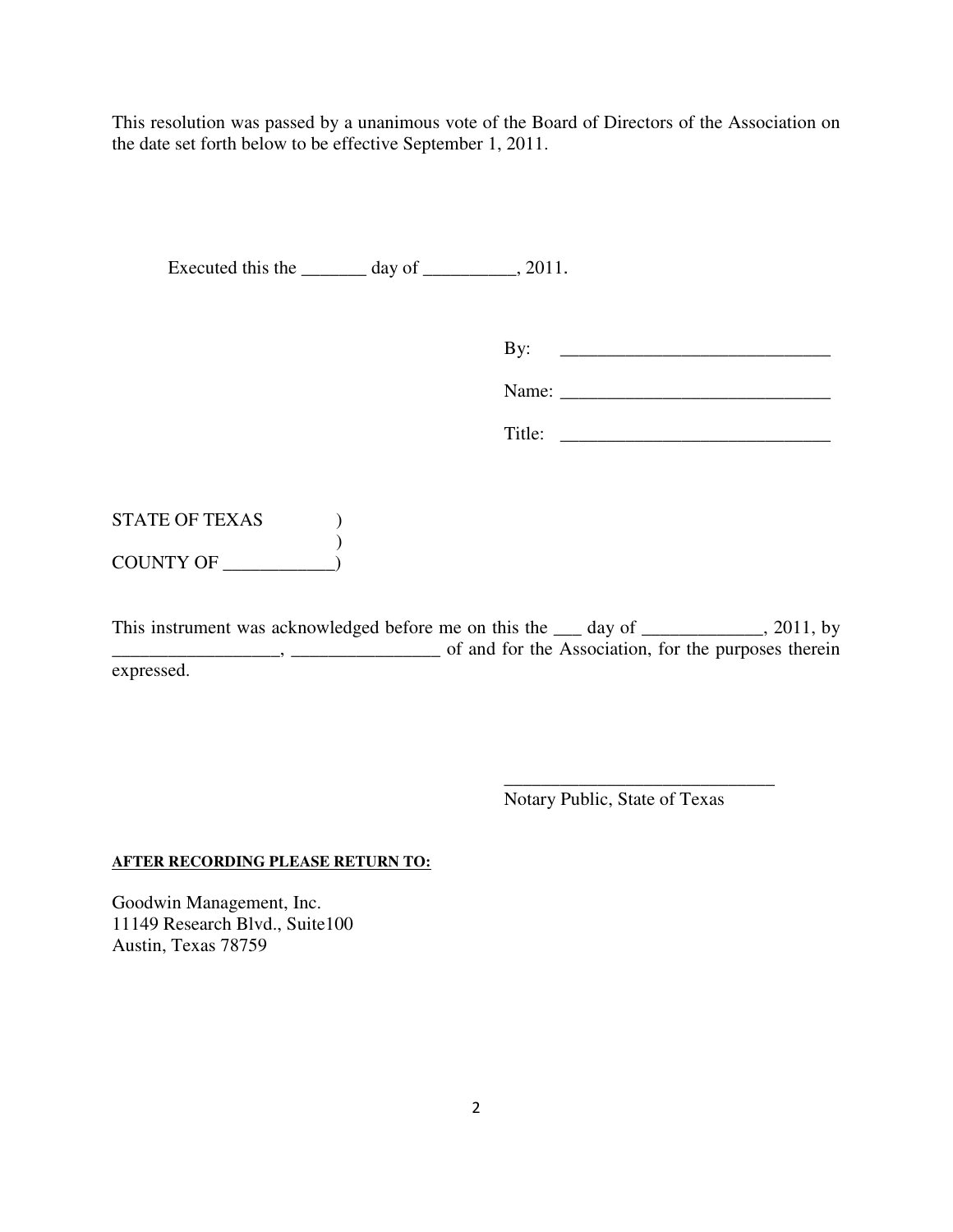## **RESOLUTION ADOPTING A SOLAR ENERGY DEVICE INSTALLATION POLICY FOR Scofield Phase VIII ROA, Inc.**

WHEREAS, Texas Property Code §§ 202.010 & 202.011 (or other numbered sections subsequently used to prevent confusion by the enacting of identically numbered, separate provisions) are effective immediately, allowing owners in property owner associations the limited right to install solar energy devices; and

WHEREAS, the Association desires to adopt a resolution setting forth guidelines on the enforcement of its current conditions, covenants, restrictions, and rules, and the installation of solar energy devices.

BE IT RESOLVED, that, to the extent any dedicatory instrument of the Association prohibits the installation of any Solar energy device, as defined by Section 171.107 of the Texas Tax Code (herein, "Device" or "Devices"), the Association shall enforce that restriction only to the extent allowable by law, and therefore adopts the following guidelines as follows:

- 1. No Device may be installed on property owned or maintained by the Association nor on property owned in common by the members of the Association.
- 2. All such Devices must receive architectural approval of the Association prior to installation, pursuant to the Conditions, Covenants, and Restrictions of and for the Association and any and all application procedures currently in effect.
- 3. No such Devices may be installed on an owner's property other than on the roof of the home, or the roof of another structure owned by the owner which is allowed under a dedicatory instrument, or in a fenced yard or patio owned and maintained by the owner.
- 4. If a Device is mounted on the roof of the home, it may not extend higher than or beyond the roofline.
- 5. If a Device is mounted on the roof of the home, it must be in the location designated by the Association unless the alternate location increases the estimated annual energy production of the device as determined by using a publicly available modeling tool provided by the National Renewable Energy Laboratory, by more than 10% above the energy production of the Device if located in the area designated by the Association.
- 6. The Device must conform to the slope of the roof and have a top edge that is parallel to the roofline.
- 7. The frames, support brackets, and visible piping or wiring mush be in a silver, black, or bronze tone commonly available in the marketplace.
- 8. If the Device is located in a fenced yard or patio, the Device may not be taller than the fence line.

To the extent these guidelines contradict with any previous guidelines, rules, covenants, or restrictions, these guidelines shall control. These guidelines are supplementary and are in addition to any and all other covenants, conditions, restrictions, rules, and guidelines in effect for the Association.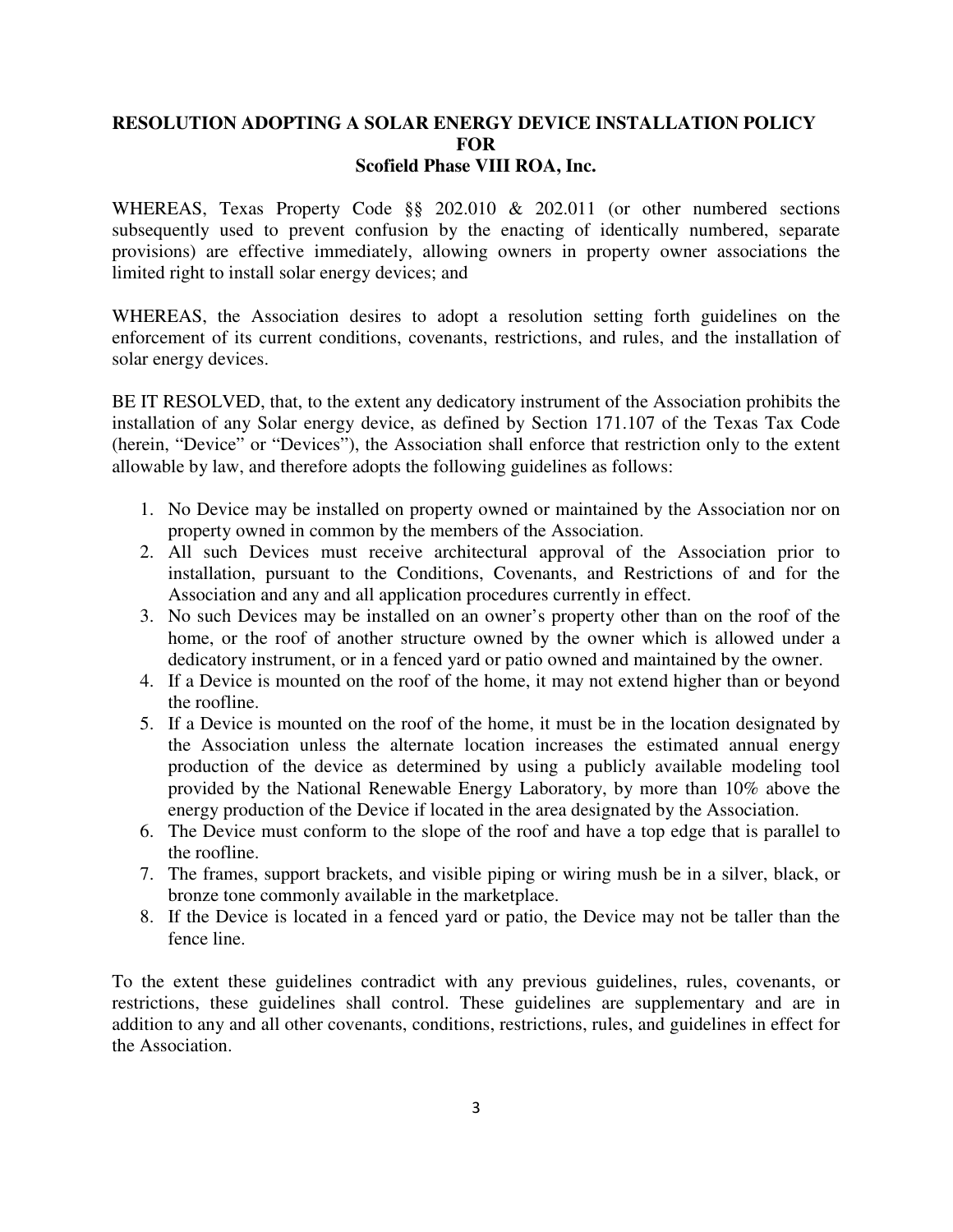This resolution was passed by a unanimous vote of the Board of Directors of the Association on the date set forth below to be effective immediately.

Executed this the \_\_\_\_\_\_\_\_ day of \_\_\_\_\_\_\_\_, 2011.

By: \_\_\_\_\_\_\_\_\_\_\_\_\_\_\_\_\_\_\_\_\_\_\_\_\_\_\_\_\_

Name: \_\_\_\_\_\_\_\_\_\_\_\_\_\_\_\_\_\_\_\_\_\_\_\_\_\_\_\_\_

Title:

STATE OF TEXAS (1) ) COUNTY OF

This instrument was acknowledged before me on this the <u>s</u> day of selection of 2011, by \_\_\_\_\_\_\_\_\_\_\_\_\_\_\_\_\_\_, \_\_\_\_\_\_\_\_\_\_\_\_\_\_\_\_ of and for the Association, for the purposes therein expressed.

Notary Public, State of Texas

\_\_\_\_\_\_\_\_\_\_\_\_\_\_\_\_\_\_\_\_\_\_\_\_\_\_\_\_\_

### **AFTER RECORDING PLEASE RETURN TO:**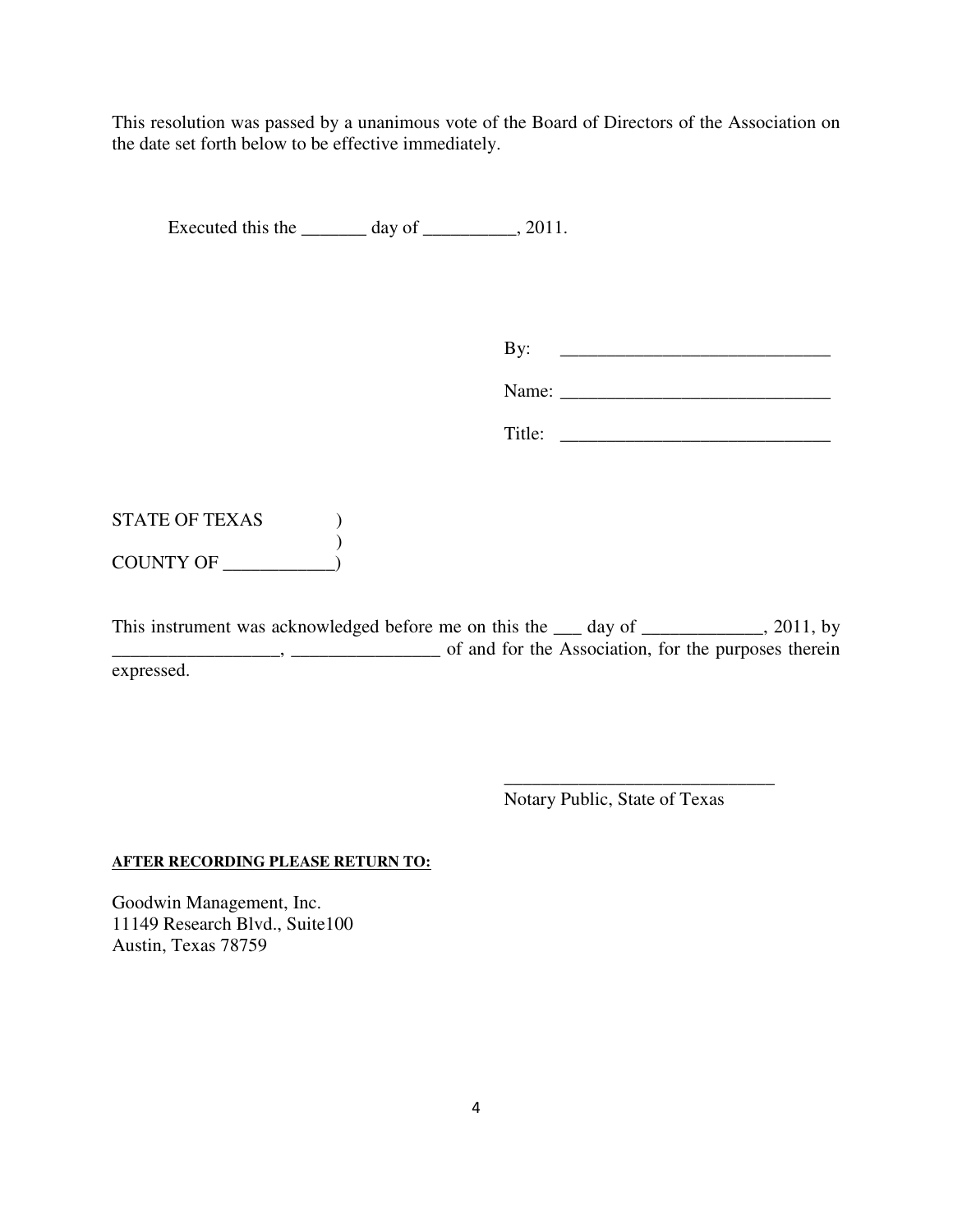## **RESOLUTION ADOPTING FLAG DISPLAY POLICY FOR Scofield Phase VIII ROA, Inc.**

WHEREAS, Texas Property Code § 202.011 (or other numbered sections subsequently used to prevent confusion by the enacting of identically numbered, separate provisions) is effective immediately, allowing owners in property owner associations the limited right to display certain flags; and

WHEREAS, the Association desires to adopt a resolution setting forth guidelines on the enforcement of its current conditions, covenants, restrictions, and rules, and the display of flags.

BE IT RESOLVED, that, to the extent any dedicatory instrument of the Association prohibits the display of flags in contravention of Texas Property Code § 202.011 (or other numbered sections subsequently used to prevent confusion by the enacting of identically numbered, separate provisions), the Association shall enforce that restriction only to the extent allowable by law, and therefore adopts the following guidelines as follows:

- 1. Flags permitted to be displayed shall be the flag of the United States of America, the flag of the State of Texas, the flag of any governmental subdivision of the State of Texas, and the flag of any branch of the United States armed forces.
- 2. Flag displays shall be permitted only on property owned by the owner or over which the owner has exclusive control and use.
- 3. With respect to the United States flag, any such display must be in accordance with 4 U.S.C. Sections 5-10.
- 4. With respect to the Texas flag, any such display must be in accordance with Chapter 3100, Government Code.
- 5. A flagpole attached to a dwelling or a freestanding flagpole must be constructed of a permanent, long-lasting material, with a finish appropriate to the materials used in the construction of the flagpole and harmonious with the dwelling.
- 6. The display of a flag, or the location and construction of the supporting flagpole, must comply with applicable zoning ordinances, easements, and set backs of record.
- 7. A displayed flag and the flagpole on which it is flown must be maintained in good condition. Any deteriorated flag or deteriorated or structurally unsafe flagpole must be repaired or removed.
- 8. No more than one flagpole may be constructed on any property, and no flagpole shall exceed more than 20 feet in height.
- 9. Flags may not be displayed that exceed a dimension of 8 feet in height by 5 feet in width.
- 10. Lighting used to illuminate any displayed flag shall not operate to create a nuisance, and shall not illuminate any property other than the owner of such displayed flags property, nor shall it illuminate the interior of any dwelling at any time.
- 11. No Owner shall allow the external halyard of a flagpole to create noise that can be heard more than twenty-five feet (25') from the flagpole.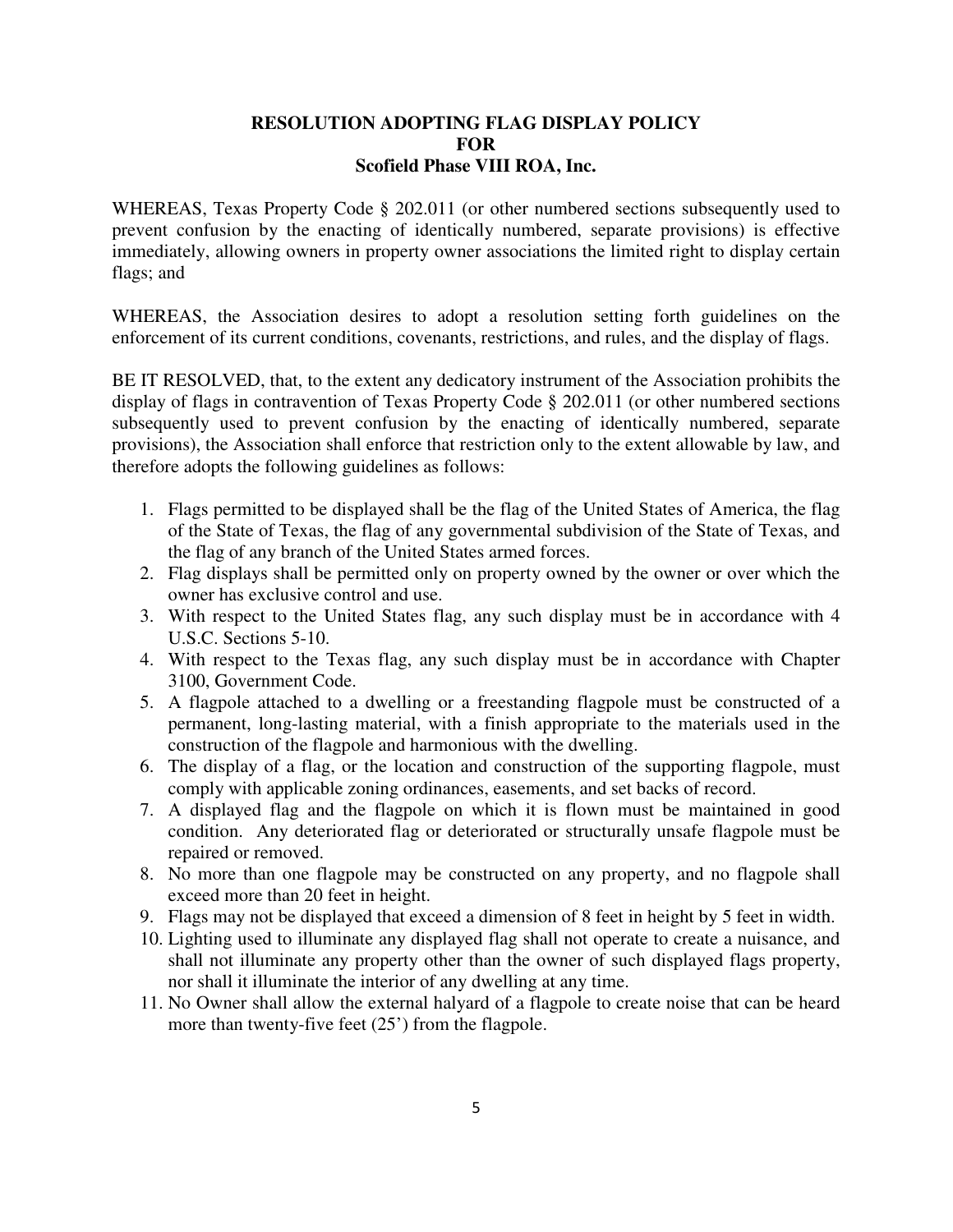To the extent these guidelines contradict with any previous guidelines, rules, covenants, or restrictions, these guidelines shall control. These guidelines are supplementary and are in addition to any and all other covenants, conditions, restrictions, rules, and guidelines in effect for the Association.

This resolution was passed by a unanimous vote of the Board of Directors of the Association on the date set forth below to be effective immediately.

Executed this the \_\_\_\_\_\_\_\_ day of \_\_\_\_\_\_\_\_, 2011.

By:  $\Box$ 

| Name: |
|-------|
|-------|

| Title: |  |  |
|--------|--|--|
|        |  |  |

STATE OF TEXAS ) ) COUNTY OF \_\_\_\_\_\_\_\_\_\_\_\_)

This instrument was acknowledged before me on this the <u>s</u> day of selection of 2011, by  $\frac{1}{1}$ ,  $\frac{1}{1}$ ,  $\frac{1}{1}$ ,  $\frac{1}{1}$ ,  $\frac{1}{1}$  of and for the Association, for the purposes therein expressed.

Notary Public, State of Texas

\_\_\_\_\_\_\_\_\_\_\_\_\_\_\_\_\_\_\_\_\_\_\_\_\_\_\_\_\_

**AFTER RECORDING PLEASE RETURN TO:**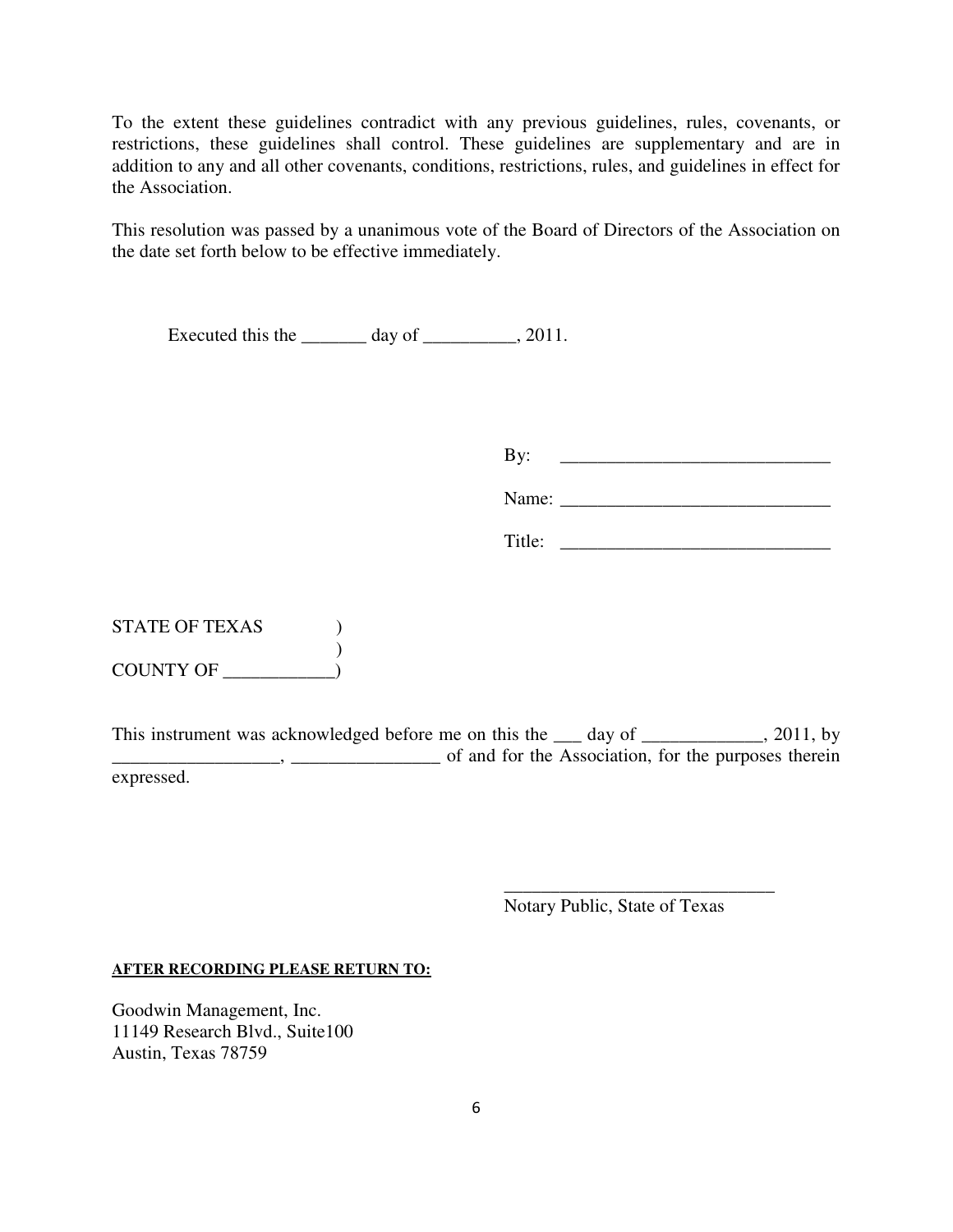# **RESOLUTION ADOPTING A COLLECTION POLICY FOR Scofield Phase VIII ROA, Inc.**

WHEREAS, Texas Property Code §§ 209.0062 & .0064 become effective January 1, 2012, requiring associations to provide notice to members that are delinquent in their assessments by certified mail, return-receipt requested and waiting a period of 30 days for the member to bring their account current or arrange an alternative payment schedule, as prescribed by Texas Property Code § 209.0062, as conditions precedent to holding the member liable for costs of collection of a delinquent account, and

WHEREAS, the Association, desires to modify its current collection policy and operating procedures to comply with the law.

BE IT RESOLVED, that any part of any collections policy currently in effect for the Association that is in conflict with this Resolution is hereby rescinded.

BE IT FURTHER RESOLVED, that the Association's collection policy and process shall be as follows, effective January 1, 2012:

- 1. Members that are delinquent in the payment of any amount, prior to referral to an attorney for collection of the same, shall be notified by certified mail, return-receipt requested, of: the amount due to the association supported by an itemization of same, notice of the Member's option to enter into an alternative payment schedule based on the Association's policy of record, and their right to a period of 30 days to cure the delinquency before further collection action is taken.
- 2. The amount of the delinquency that triggers the aforementioned notice shall be determined by the board from time to time.
- 3. No less than 30 days subsequent to the notice sent pursuant to Number 1 above, the delinquent Member shall be referred to the Association's attorney for collection of all delinquent amounts. At that time, the delinquent Member shall be responsible for all reasonable and necessary attorney fees associated with the collection of the delinquent amount.
- 4. All other provisions of the Association's current collection policy shall remain in effect as originally written.

To the extent these guidelines contradict with any previous guidelines, rules, covenants, or restrictions, these guidelines shall control. These guidelines are supplementary and are in addition to any and all other covenants, conditions, restrictions, rules, and guidelines in effect for the Association.

This resolution was passed by a unanimous vote of the Board of Directors of the Association on the date set forth below to be effective January 1, 2012.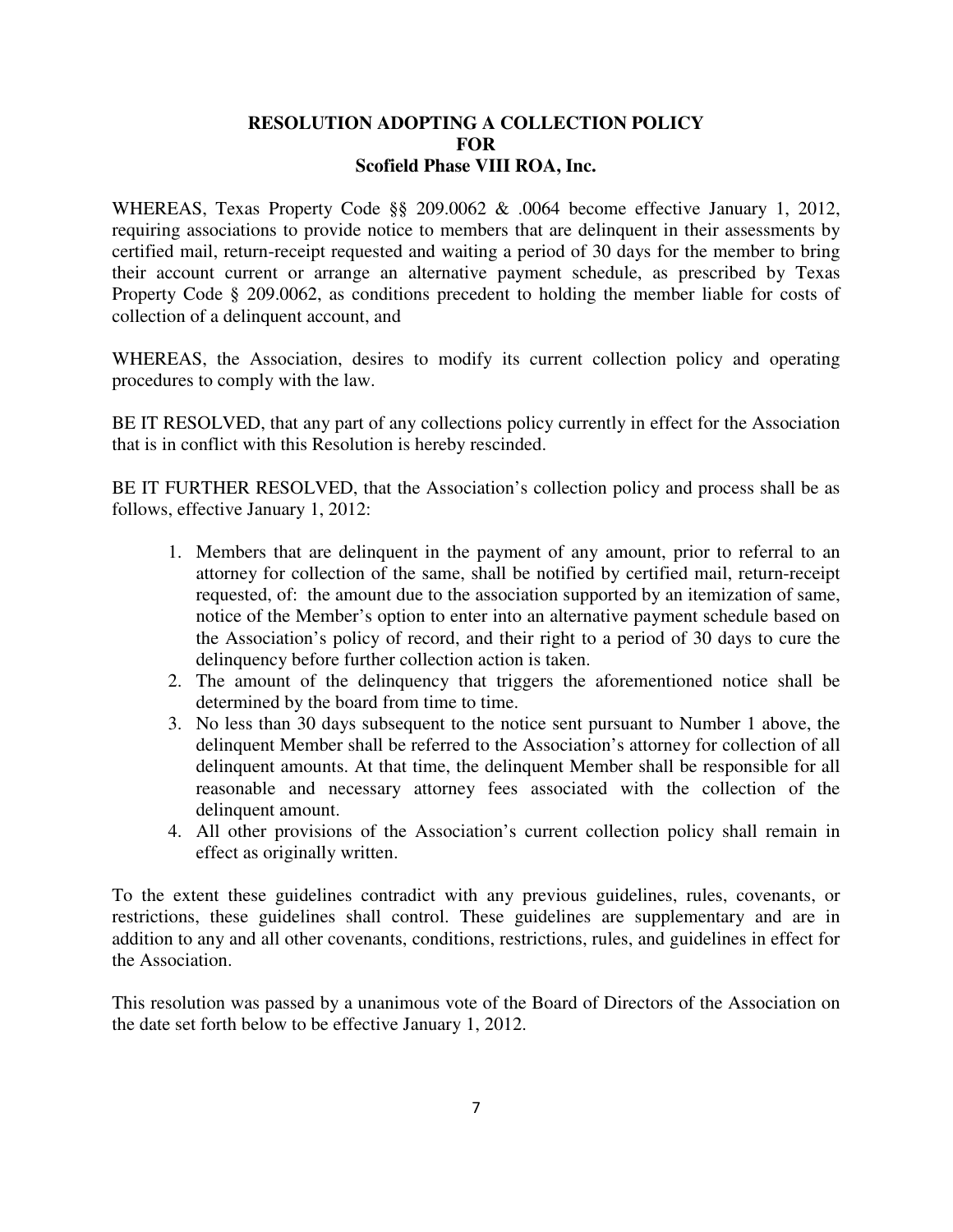Executed this the \_\_\_\_\_\_\_\_ day of \_\_\_\_\_\_\_\_, 2011.

By: \_\_\_\_\_\_\_\_\_\_\_\_\_\_\_\_\_\_\_\_\_\_\_\_\_\_\_\_\_

Name: \_\_\_\_\_\_\_\_\_\_\_\_\_\_\_\_\_\_\_\_\_\_\_\_\_\_\_\_\_

Title: \_\_\_\_\_\_\_\_\_\_\_\_\_\_\_\_\_\_\_\_\_\_\_\_\_\_\_\_\_

STATE OF TEXAS (1) ) COUNTY OF \_\_\_\_\_\_\_\_\_\_\_\_)

This instrument was acknowledged before me on this the day of \_\_\_\_\_\_\_\_\_\_\_, 2011, by  $\Box$ ,  $\Box$ ,  $\Box$ ,  $\Box$  of and for the Association, for the purposes therein expressed.

Notary Public, State of Texas

\_\_\_\_\_\_\_\_\_\_\_\_\_\_\_\_\_\_\_\_\_\_\_\_\_\_\_\_\_

### **AFTER RECORDING PLEASE RETURN TO:**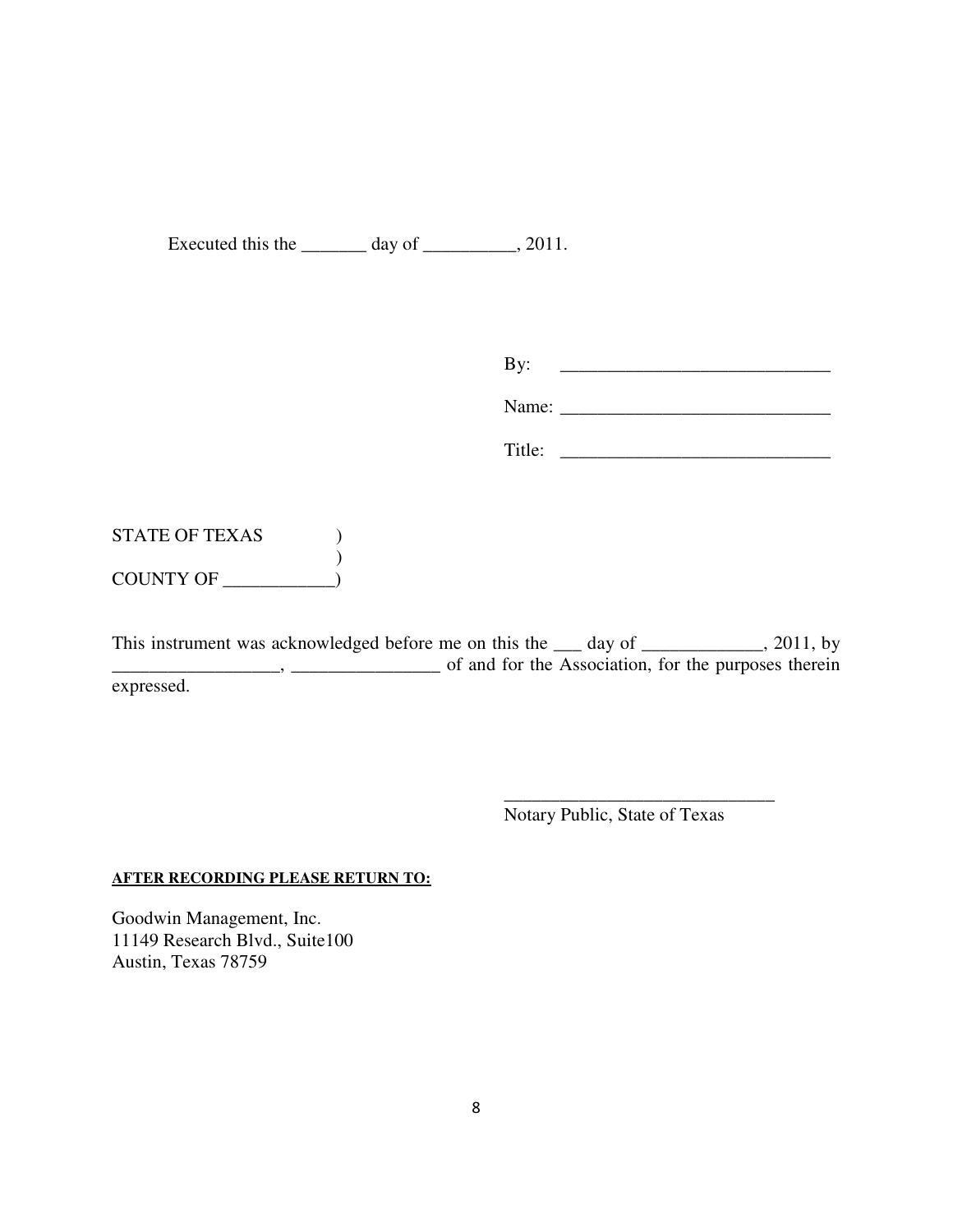# **RESOLUTION ADOPTING A PAYMENT PLAN GUIDELINES POLICY FOR Scofield Phase VIII ROA, Inc.**

WHEREAS Texas Property Code §§ 209.0062(d) becomes effective January 1, 2012, requiring associations to develop payment plan policies allowing members that are delinquent in their assessments to arrange an alternative payment schedule to avoid incurring additional costs of collection and to file the same in the real property records of each county wherein the association is located, and

WHEREAS, the Association, desires to set forth its guidelines for alternative payment schedules.

BE IT RESOLVED, that the Association hereby adopts the following guidelines:

- 1. Any Member that is delinquent in the payment of any amount may enter into a payment plan with the Association.
- 2. No Member shall be entitled to enter into a payment plan if such Member was in violation of any payment plan with the Association in the previous two-year period prior to the request for payment plan.
- 3. Payment plans shall be for a period not to exceed 3 months, shall include all amounts owed by the Member, shall include all amounts that will come due during the term of the plan, shall include all amounts for the cost of the administration of the payment plan as indicated in Number 7 below, and each payment thereunder shall be equal.
- 4. After a member is notified of a delinquency in the payment of amounts due to the Association, the member shall have a period of 30 days within which to request a payment plan. A payment plan will be prepared and delivered to the member within said 30 day period. The member must execute and return the payment plan along with the first payment due under the plan within said 30 day period.
- 5. If the member does not execute and deliver the payment plan to the Association within said 30 day period, it shall be conclusively presumed that the owner does not elect to enter into a payment plan and no further alternative payment schedules shall be offered.
- 6. Any payment returned for insufficient funds shall be a breach of the payment plan agreement.
- 7. Members shall be responsible for all legal fees associated with the preparation of the payment plan agreement, which shall not be less than \$200, as well as the administrative costs of the management company, which shall not be less than \$25 per payment under the payment plan.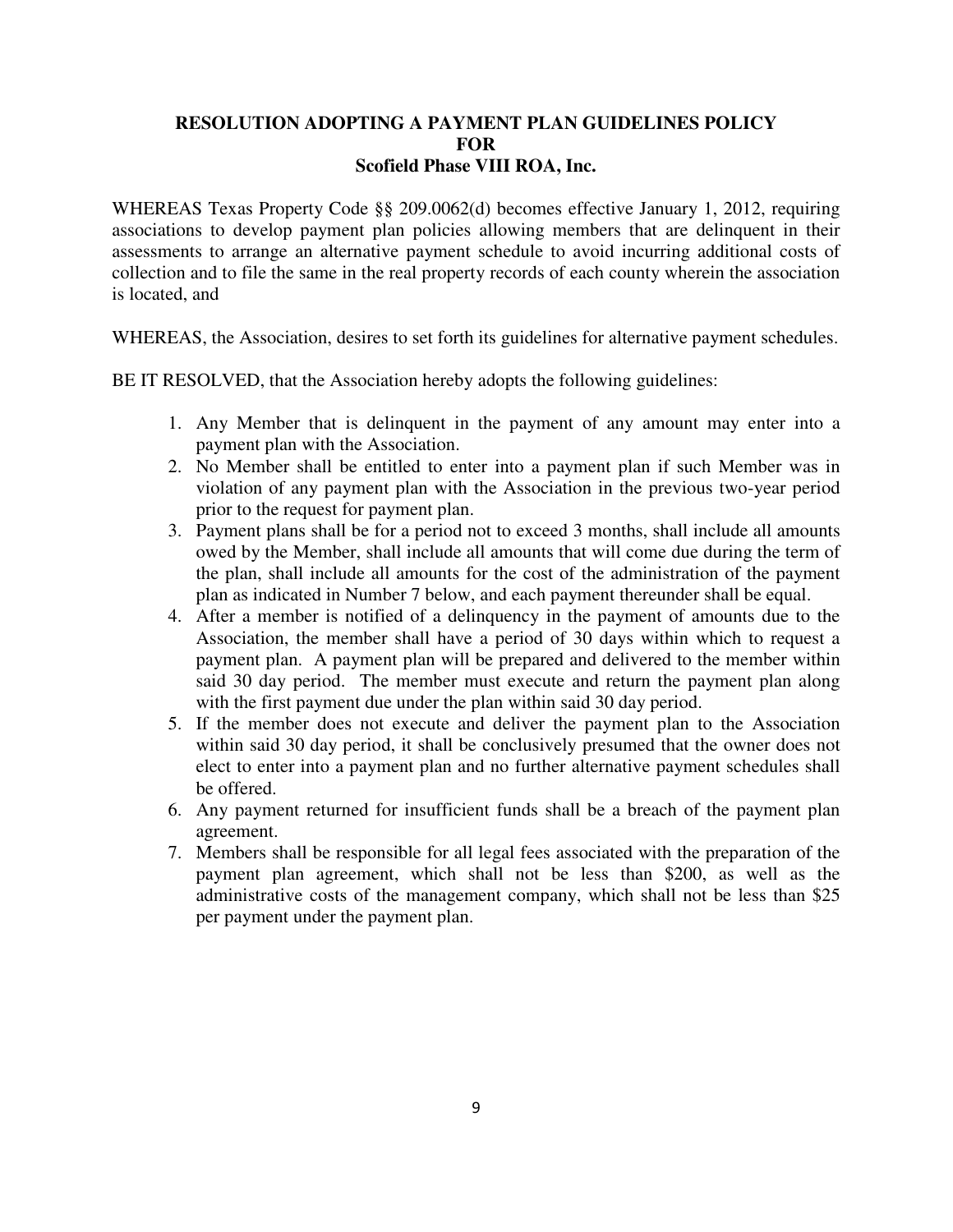To the extent these guidelines contradict with any previous guidelines, rules, covenants, or restrictions, these guidelines shall control. These guidelines are supplementary and are in addition to any and all other covenants, conditions, restrictions, rules, and guidelines in effect for the Association.

This resolution was passed by a unanimous vote of the Board of Directors of the Association on the date set forth below to be effective January 1, 2012.

Executed this the \_\_\_\_\_\_\_\_ day of \_\_\_\_\_\_\_\_, 2011.

By: \_\_\_\_\_\_\_\_\_\_\_\_\_\_\_\_\_\_\_\_\_\_\_\_\_\_\_\_\_

Name:

STATE OF TEXAS ) ) COUNTY OF

This instrument was acknowledged before me on this the day of \_\_\_\_\_\_\_\_\_\_\_, 2011, by  $\frac{1}{1}$ ,  $\frac{1}{1}$ ,  $\frac{1}{1}$ ,  $\frac{1}{1}$ ,  $\frac{1}{1}$  of and for the Association, for the purposes therein expressed.

> \_\_\_\_\_\_\_\_\_\_\_\_\_\_\_\_\_\_\_\_\_\_\_\_\_\_\_\_\_ Notary Public, State of Texas

**AFTER RECORDING PLEASE RETURN TO:**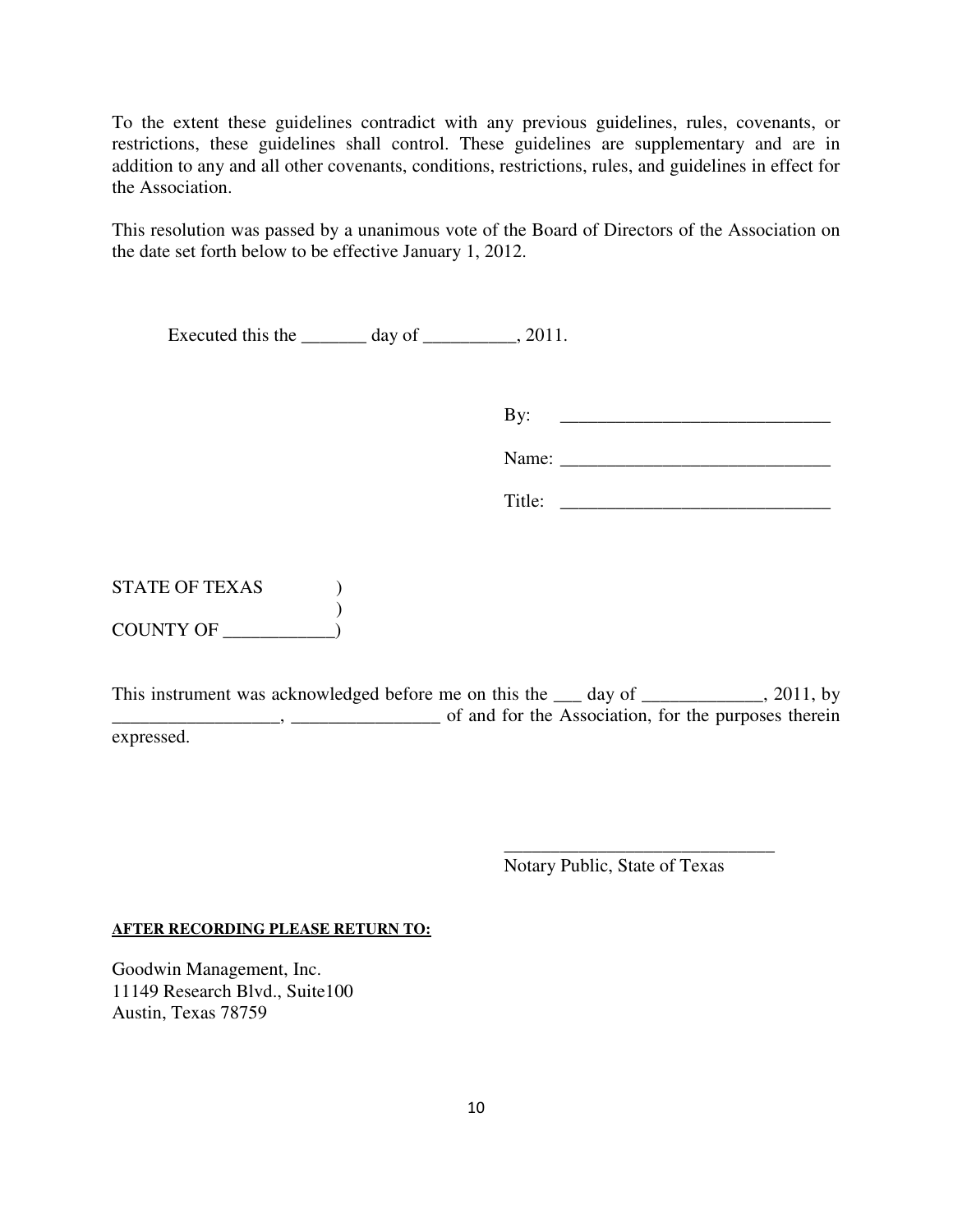# (Note: This agreement will not be recorded) **Payment Plan Agreement**

This Payment Plan Agreement (the "Agreement") is made between the following parties with respect to the property address named below:

| Owner ("Owner"):              |  |
|-------------------------------|--|
| Scofield Phase VIII ROA, Inc. |  |
| <b>Address ("Property")</b>   |  |

Owner acknowledges and confirms that the amount of the debt is as set forth below as of the date set forth below. Further, Owner acknowledges receipt of an itemization of all charges and credits to the account and that the balance owing is due without any right of reduction or offset. Owner acknowledges that legal fees of \$200 have been added to the account for the administration of this Agreement and that an administrative fee of \$25 per payment has been added to the account. Owner agrees that these fees are reasonable, customary, and necessary in the administration of this Payment Plan Agreement, and are not monetary penalties, as that term is used by TEX. PROP. C. § 209.0062(a). Owner agrees that upon any breach of this Agreement, all amounts due hereunder shall be accelerated without notice and shall immediately become due and owing. Owner agrees that the Association has foregone the right to charge a reasonable rate of interest on the total due hereunder, and that a reasonable rate of interest would have been Ten Percent (10%). Owner agrees that upon breach of this agreement and acceleration of all amounts due hereunder, that the reasonable interest foregone by the Association shall be due and owing.

**Amount of Debt: \$\_\_\_\_\_\_\_\_\_\_\_\_\_\_\_\_\_\_\_\_\_\_\_ as of \_\_\_\_\_\_\_\_\_\_\_\_\_\_\_\_\_\_\_\_\_\_\_.** 

In consideration of the Association's agreement to refrain from taking future collection action against the Owner (lien filing, pursuing foreclosure, filing a lawsuit to enforce payment), Owner agrees to make payments as follows:



This Agreement must be returned to the Association by mail to PO Box 203310, Austin, TX 78720, or by hand delivery to 11149 Research #100, Austin, TX 78759 (Monday through Friday between the hours of 8:30 a.m. and 5:30 p.m.) on or before the date of the first payment set forth above. Payments are complete upon receipt. All payments must be made to this mailing address or delivered to the same physical address. In the event that the Association has previously filed a lien with respect to the Property, the Association will NOT release such lien until ALL payments set forth above have been timely made, and any other regular or special assessments have been timely paid. Owner acknowledges Section 209.0062 of the Texas Property Code and agrees that this Payment Plan Agreement complies with such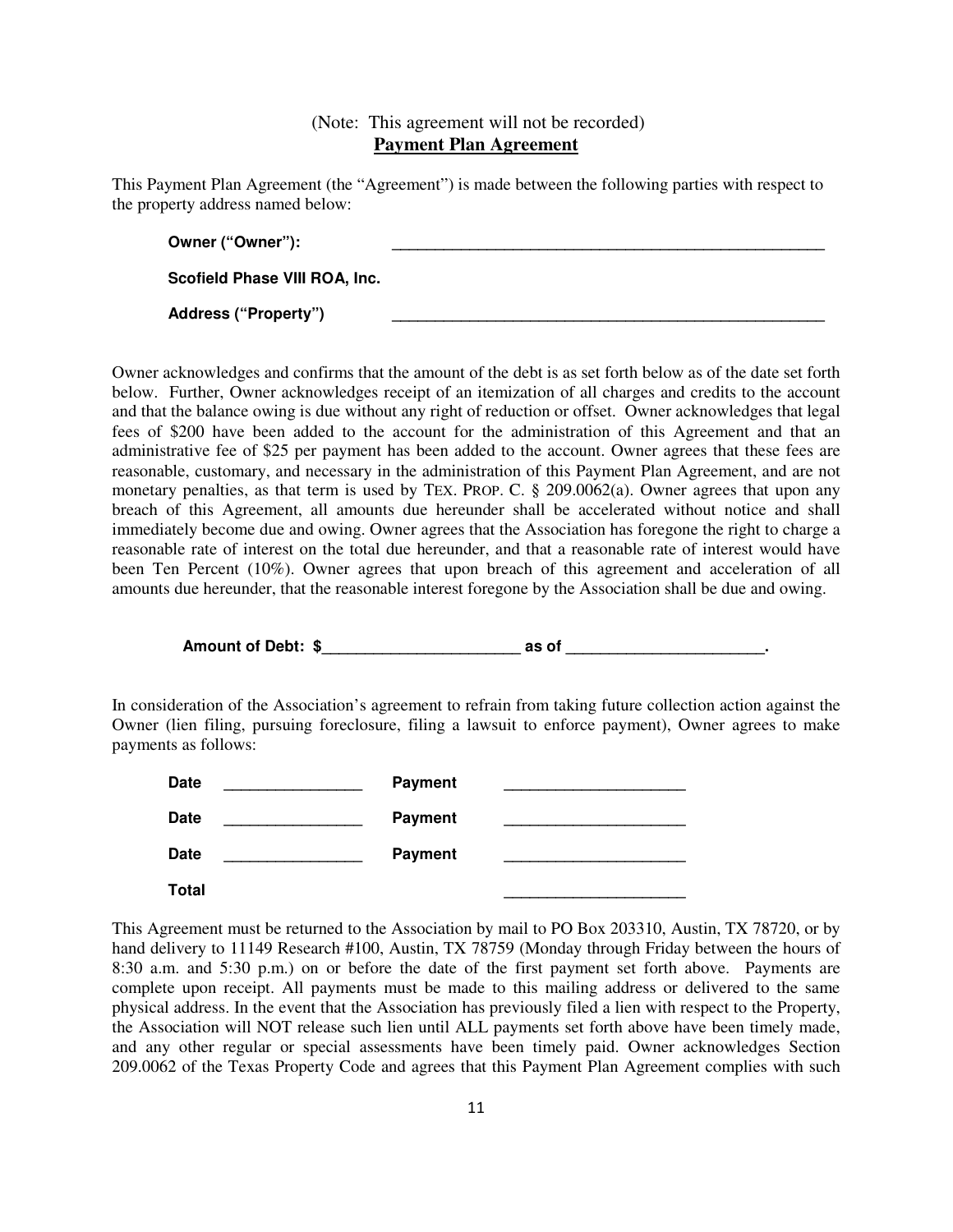Section. Owner understands and agrees that if Owner breaches this Payment Plan Agreement, Owner shall NOT be eligible for a payment plan within two (2) years following such breach.

In addition to making the payments under this Agreement, Owner agrees to pay all fines, and regular and special assessments due to the Association as and when due. Failure to do so shall result in Owner incurring additional late fees and/or collection fees as prescribed by the Association's governing documents, policies, dedicatory instruments, and/or rules.

Time is of the essence in this Agreement. In the event Owner fails to return this Agreement by the date of the first payment set forth herein, the offer by the Association to accept this Agreement shall automatically terminate. In the event Owners fails to make the payments under this Agreement on or before the due dates set forth herein, or to pay regular and special assessments due to the Association as prescribed by the governing documents, this Agreement shall immediately terminate without any notice due to Owner by Association, whereupon the Association may exercise all remedies available to it including filing of the notice of a lien in the real property records, foreclosure, or bringing suit for the collection of amounts due; such remedies shall not be exclusive.

This Agreement shall be governed by the laws of the State of Texas and venue shall lie exclusively in the county in which the Property is located and shall be effective as of the date all parties to the Agreement have signed or the date of the first payment due hereunder, whichever is first in time. Owner represents and warrants Owner is authorized and competent to enter into this Payment Plan Agreement with respect to the Property, and binds Owner, his successors-in-interest, and any other tenant in common with Owner hereunder.

| <b>OWNER</b> | <b>ASSOCIATION</b> |      |  |
|--------------|--------------------|------|--|
|              |                    |      |  |
|              |                    |      |  |
|              |                    |      |  |
| Date         |                    | Date |  |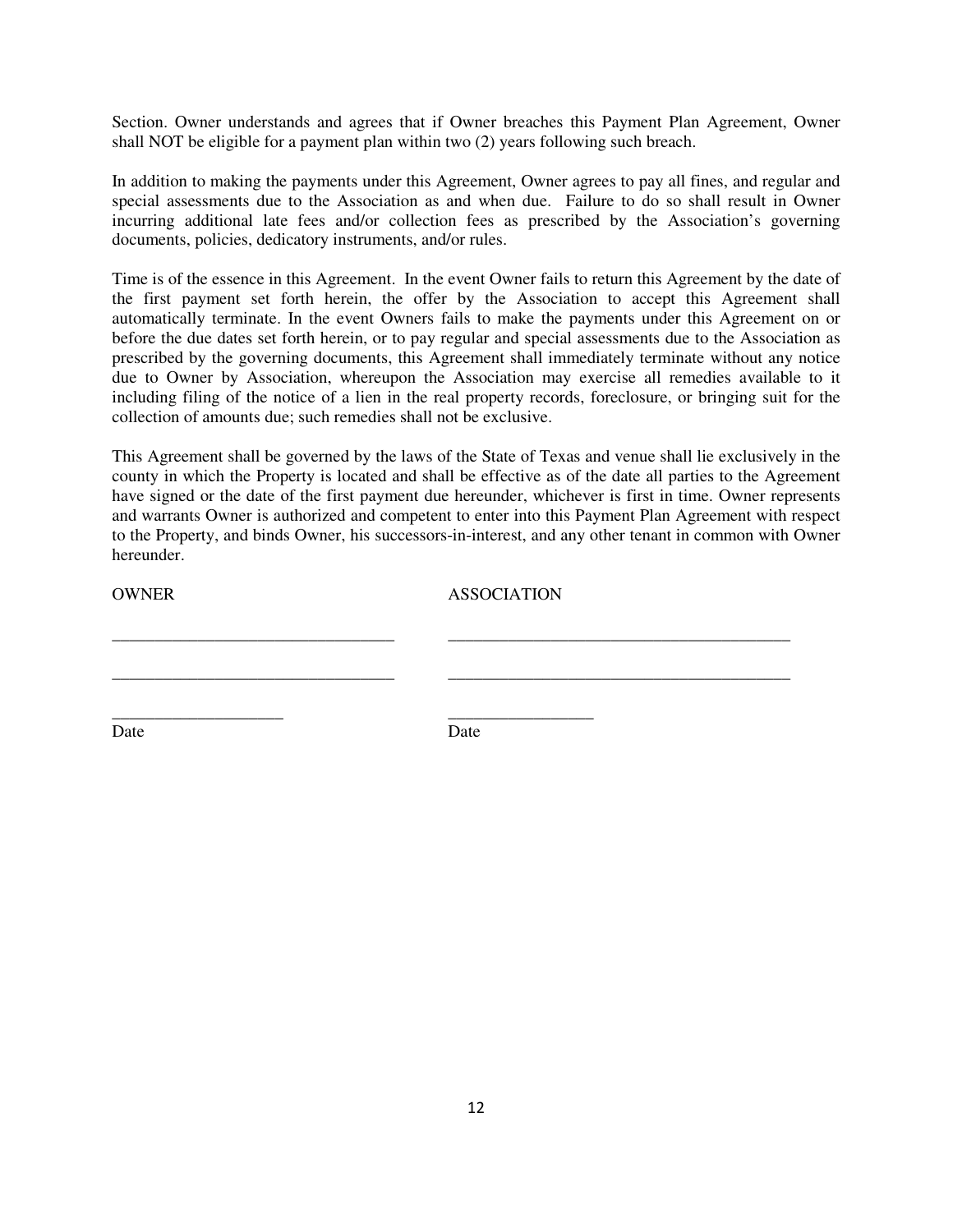# **RESOLUTION ADOPTING BOARD MEETING NOTICE PROCEDURE FOR Scofield Phase VIII ROA, Inc.**

WHEREAS Texas Property Code § 209.0051(e) becomes effective January 1, 2012, requiring associations to provide notice to all members of Board Meetings, and

WHEREAS, the Association, desires to set forth its guidelines for providing notice for Board Meetings.

BE IT RESOLVED, that the Association hereby adopts the following guidelines:

Notice of all Board Meetings, to include the general subject of a regular or special Board Meeting, including a general description of any matter to be brought up in deliberation in executive session, will be:

- 1. Mailed to each property owner, at the address previously provided by such owner, no later than the  $10^{th}$  day, nor earlier than the  $60^{th}$  day, before the date of the meeting, OR
- 2. Provided at least 72 hours before the start of the meeting by:
	- a. Posting the written notice in a conspicuous manner at a place reasonably designed to provide notice to property owners OR posting the notice on an internet site maintained by the Association or its agent, and
	- b. Sending the notice by email to each owner who has registered an email address with the association. The Association shall maintain on its internet site a place for residents to register their email address.

Members are hereby advised that Texas Property Code § 209.0051(f) requires them to register their email address with the Association and update it from time to time. Failure to do so will likely result in said Member not receiving notice of meetings.

To the extent these guidelines contradict with any previous guidelines, rules, covenants, or restrictions, these guidelines shall control. These guidelines are supplementary and are in addition to any and all other covenants, conditions, restrictions, rules, and guidelines in effect for the Association.

This resolution was passed by a unanimous vote of the Board of Directors of the Association on the date set forth below to be effective January 1, 2012.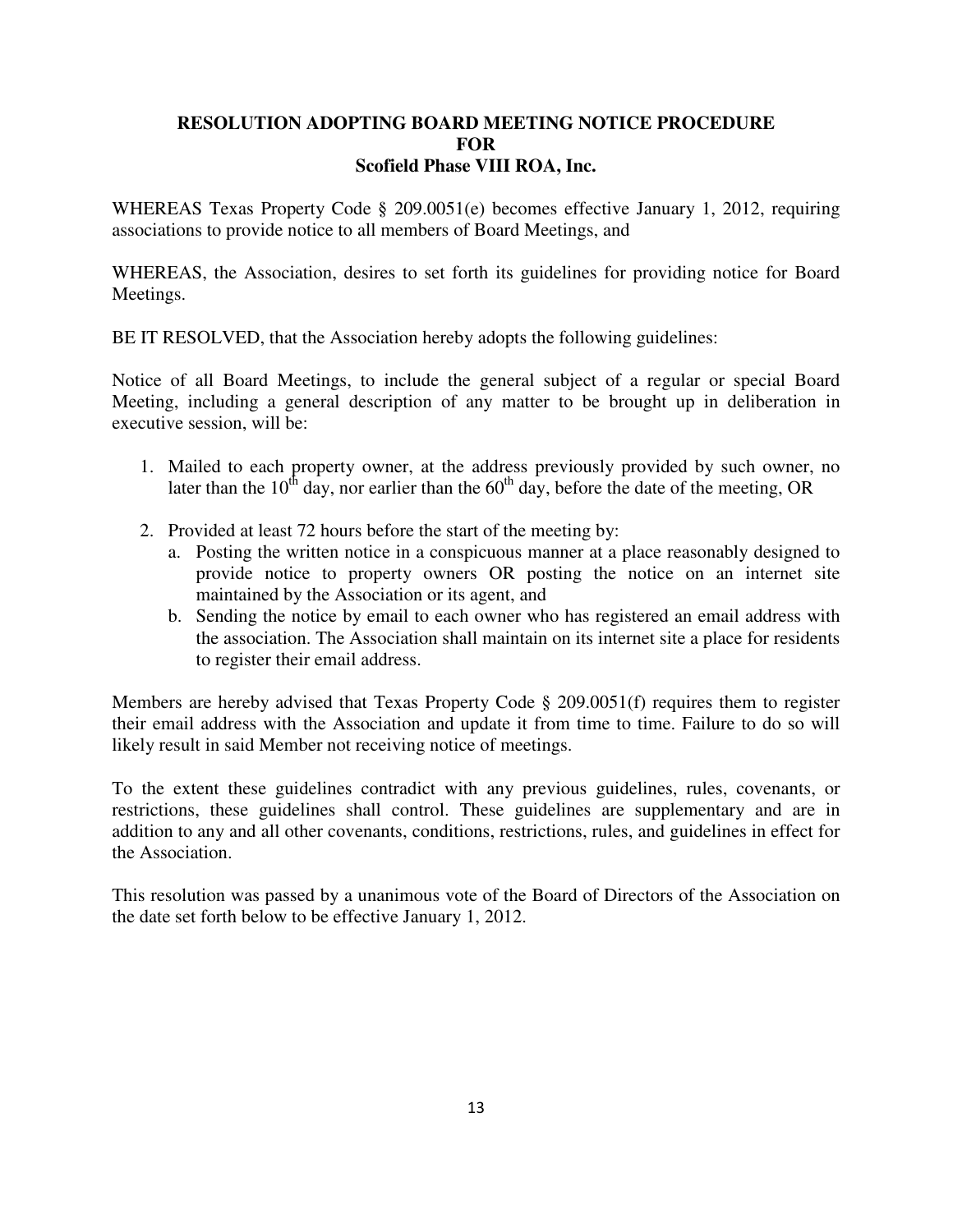Executed this the \_\_\_\_\_\_\_\_ day of \_\_\_\_\_\_\_\_, 2011.

| B٦ |  |
|----|--|
|    |  |

Name: \_\_\_\_\_\_\_\_\_\_\_\_\_\_\_\_\_\_\_\_\_\_\_\_\_\_\_\_\_

Title: \_\_\_\_\_\_\_\_\_\_\_\_\_\_\_\_\_\_\_\_\_\_\_\_\_\_\_\_\_

# STATE OF TEXAS  $\qquad$  ) ) COUNTY OF \_\_\_\_\_\_\_\_\_\_\_\_)

This instrument was acknowledged before me on this the <u>s</u> day of \_\_\_\_\_\_\_\_\_\_, 2011, by  $\Box$ , \_\_\_\_\_\_\_\_\_\_\_\_\_\_\_\_\_\_\_\_\_\_\_ of and for the Association, for the purposes therein expressed.

Notary Public, State of Texas

\_\_\_\_\_\_\_\_\_\_\_\_\_\_\_\_\_\_\_\_\_\_\_\_\_\_\_\_\_

# **AFTER RECORDING PLEASE RETURN TO:**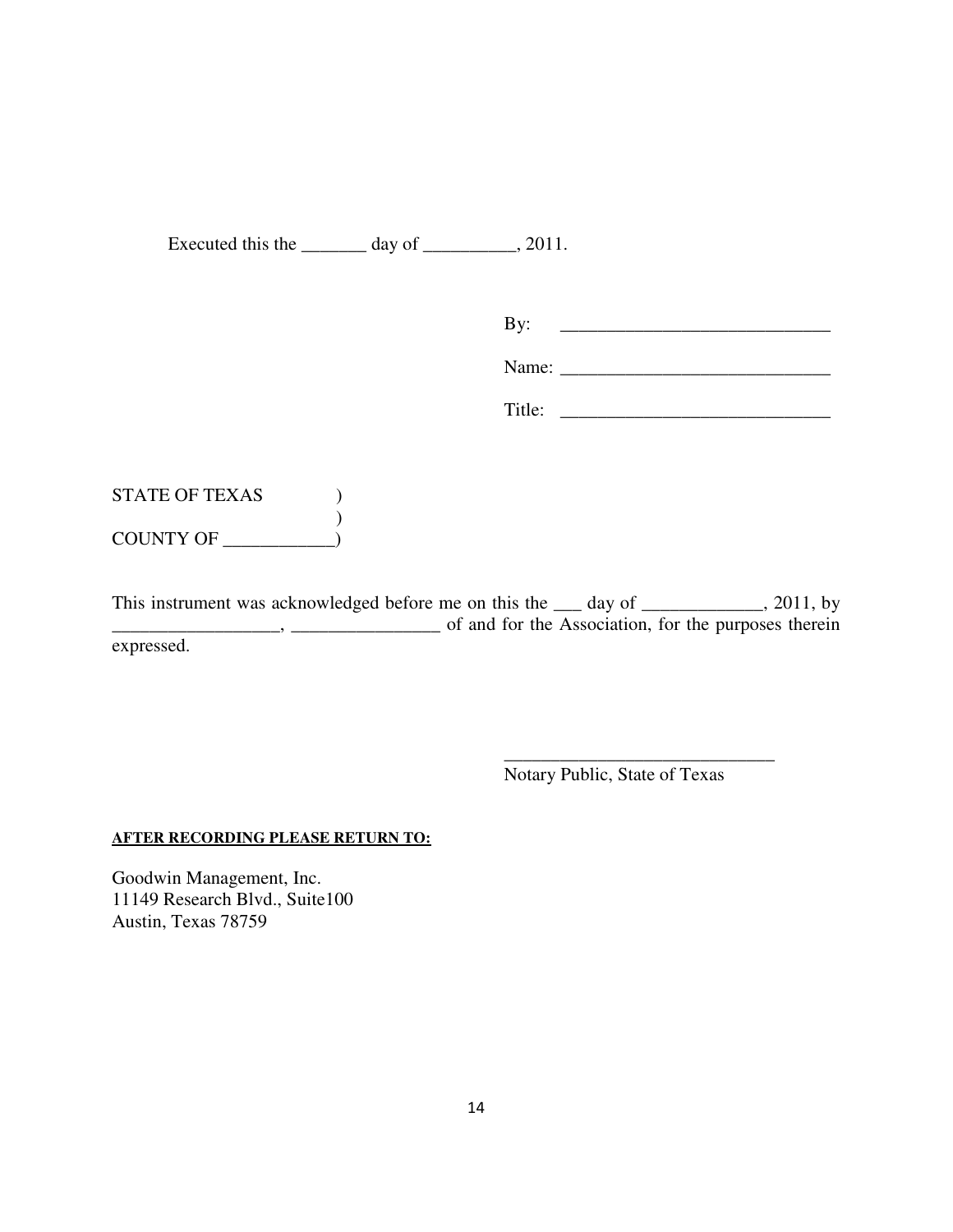## **RESOLUTION ADOPTING A RECORDS PRODUCTION AND COPYING POLICY FOR Scofield Phase VIII ROA, Inc.**

WHEREAS Texas Property Code § 209.005(i) becomes effective January 1, 2012, requiring associations to file a records production and copying policy that prescribes the costs the Association will charge for compilation, production, and reproduction of information requested by a Member.

WHEREAS, failing the existence of such a policy, the Association shall be liable to compile and produce such records, but shall not be entitled to charge for same.

BE IT RESOLVED, that the following shall be the Association's policy for records production and copying:

 Upon receipt of a proper request for information, by a proper party pursuant to Texas Property Code § 209.005(c), the Association shall make the records described by § 209.005 available pursuant to the terms thereof, within the time allotted therein, and shall otherwise comply with such provisions of Texas Property Code § 209.005, including the withholding of certain information described therein.

 Further, the Association itself or by and through its agent or manager, shall charge as follows when it is required to produce records accordingly:

- a. \$25 per hour if clerical staff performs the compilation/production task.
- b. \$75 per hour if a manager performs the compilation/production task.
- c. The prevailing billing rate for an attorney, CPR, or other third party profession if they perform the compilation/production task.'
- d. A minimum hourly charge for compilation/production shall be two hours.
- e. \$.10 per photocopy.
- f. \$.50 per pdf or other image file.
- g. \$1.00 per CD or \$3.00 for DVD.
- h. The aforementioned amounts shall be increased annually by the Consumer Price Index for All Urban Consumers ("CPI-U") as published by the U.S. Bureau of Labor and Statistics (1967=100) starting January 2013, or its replacement index if publication of the CPI-U is discontinued.
- i. To the extent that the aforementioned charges may exceed those allowed by current or future law, the charges shall be reduced to the legal maximum limit.
- j. Members may be required to pay an estimated cost in advance of the compilation/production and copying process with a final reconciliation to be prepared after the compilation/production and copying is performed. Any costs over the amount prepaid by the member may be charged to the member's account as an assessment. Any overpayment by the member shall be promptly refunded.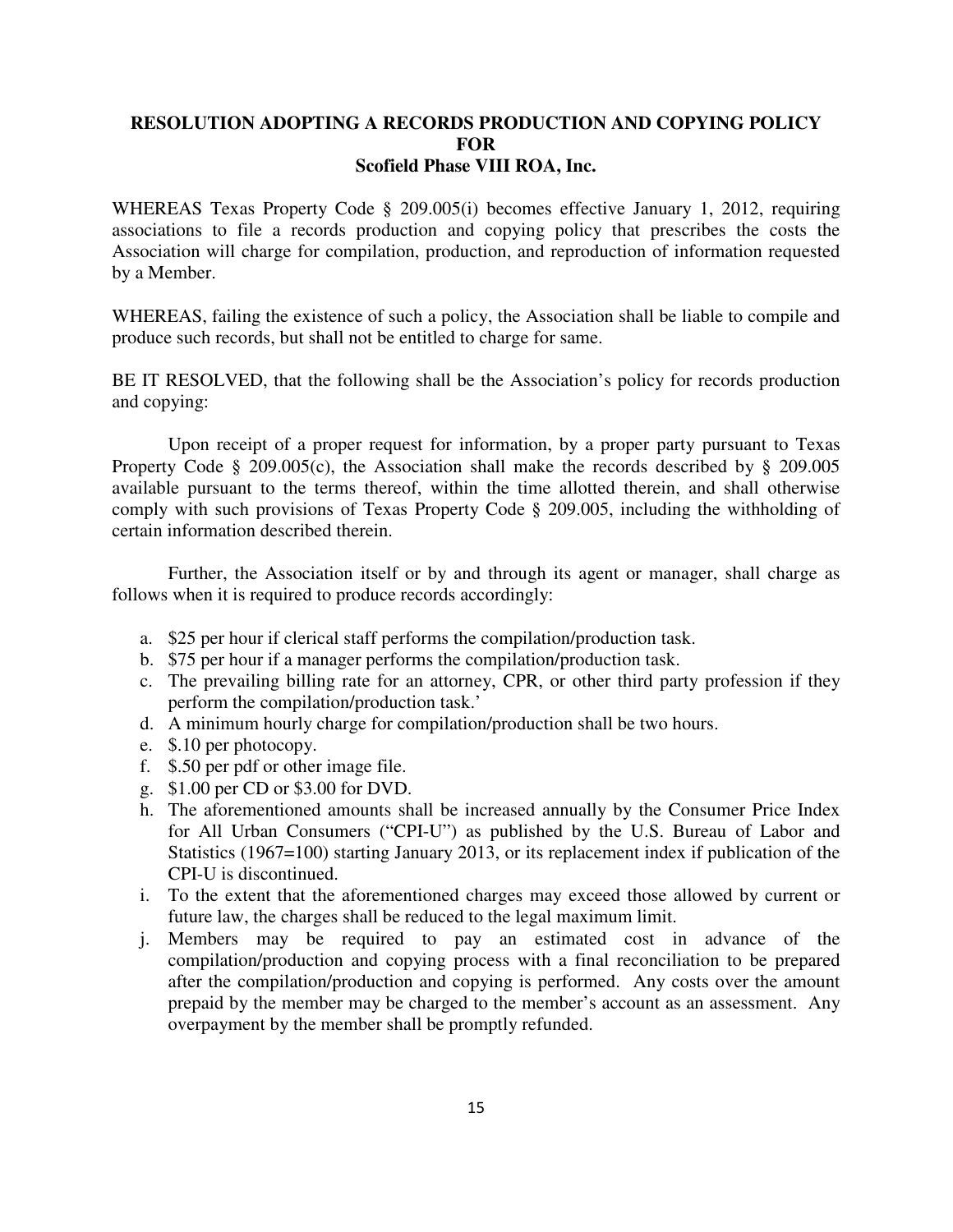To the extent these guidelines contradict with any previous guidelines, rules, covenants, or restrictions, these guidelines shall control. These guidelines are supplementary and are in addition to any and all other covenants, conditions, restrictions, rules, and guidelines in effect for the Association.

This resolution was passed by a unanimous vote of the Board of Directors of the Association on the date set forth below to be effective January 1, 2012.

Executed this the \_\_\_\_\_\_\_\_ day of \_\_\_\_\_\_\_\_, 2011.

By: \_\_\_\_\_\_\_\_\_\_\_\_\_\_\_\_\_\_\_\_\_\_\_\_\_\_\_\_\_

Name:

STATE OF TEXAS ) ) COUNTY OF

This instrument was acknowledged before me on this the day of \_\_\_\_\_\_\_\_\_\_\_, 2011, by  $\Box$ ,  $\Box$ expressed.

> \_\_\_\_\_\_\_\_\_\_\_\_\_\_\_\_\_\_\_\_\_\_\_\_\_\_\_\_\_ Notary Public, State of Texas

### **AFTER RECORDING PLEASE RETURN TO:**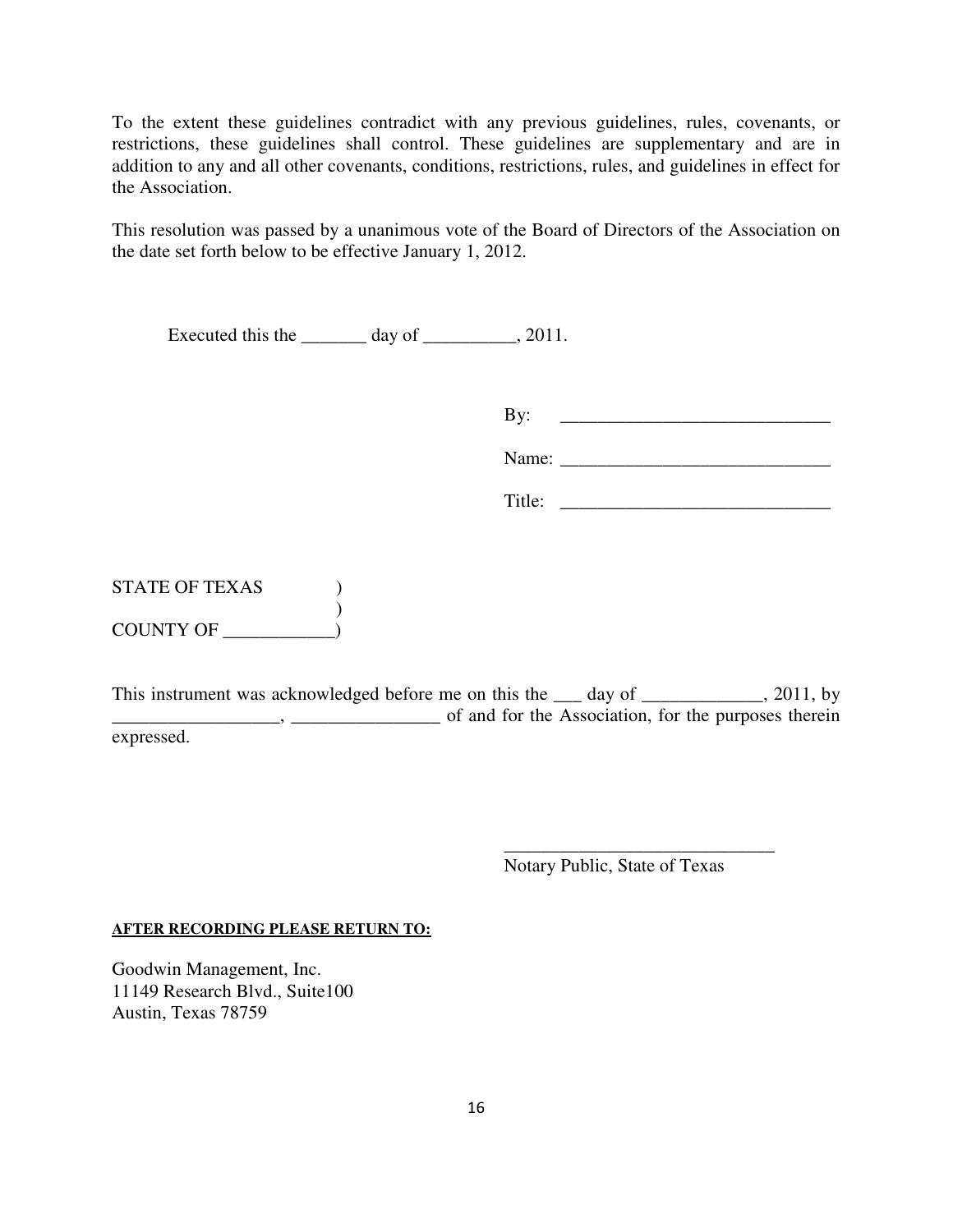# **RESOLUTION ADOPTING A RECORDS RETENTION POLICY FOR Scofield Phase VIII ROA, Inc.**

WHEREAS Texas Property Code § 209.005(m) becomes effective January 1, 2012, requiring associations to adopt policies to retain certain records for minimum periods of time.

BE IT RESOLVED, that the following is the Association's policy for records retention:

- 1. Formation documents, bylaws, CCRs permanently
- 2. Financials 7 years
- 3. Owner account records 5 years
- 4. Contracts with a one year term or more 4 years from the date of termination.
- 5. Board meeting minutes  $-7$  years
- 6. Tax returns and audits  $-7$  years

To the extent these guidelines contradict with any previous guidelines, rules, covenants, or restrictions, these guidelines shall control. These guidelines are supplementary and are in addition to any and all other covenants, conditions, restrictions, rules, and guidelines in effect for the Association.

This resolution was passed by a unanimous vote of the Board of Directors of the Association on the date set forth below to be effective September 1, 2011.